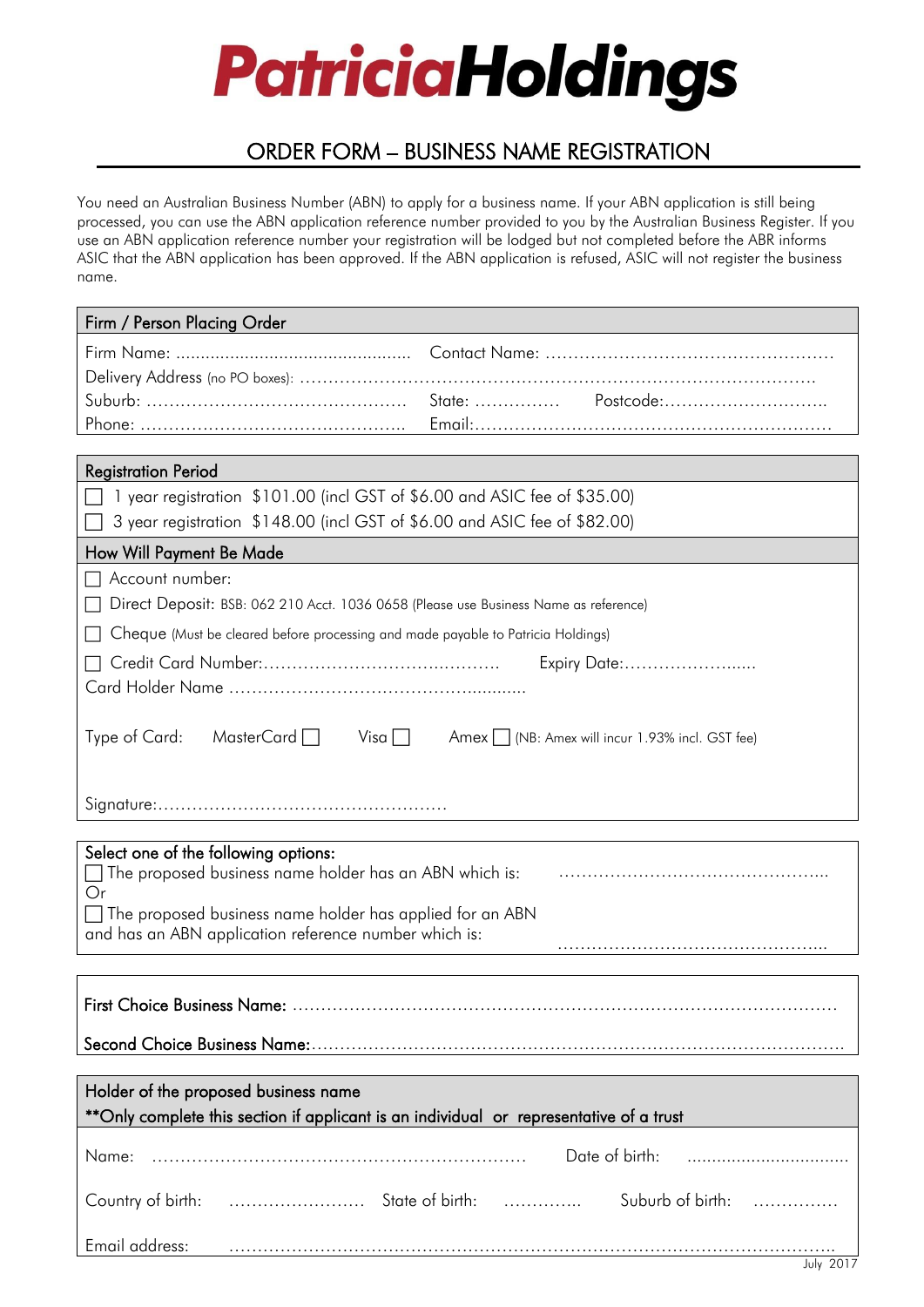| <b>Residential Address</b>                                                                                |  |  |  |
|-----------------------------------------------------------------------------------------------------------|--|--|--|
| Building/Property name:                                                                                   |  |  |  |
| Floor/Level:<br>Unit/Office:                                                                              |  |  |  |
| Street Address:                                                                                           |  |  |  |
| Suburb:<br>State:<br>.<br>.                                                                               |  |  |  |
| Holder of the proposed business name                                                                      |  |  |  |
| **Only complete this section if applicant is a Company                                                    |  |  |  |
| Name:                                                                                                     |  |  |  |
| Address For Service - this is where all correspondence will be sent *This will be available to the public |  |  |  |
| Building/Property name:                                                                                   |  |  |  |
| Floor/Level:                                                                                              |  |  |  |
| <b>Street Address:</b>                                                                                    |  |  |  |
| Suburb:<br>State:<br>.                                                                                    |  |  |  |
| Principal Place of Business (No PO Boxes) *This will be available to the public                           |  |  |  |
| Building/Property name:                                                                                   |  |  |  |
| Floor/Level:<br>Unit/Office:                                                                              |  |  |  |
| <b>Street Address:</b>                                                                                    |  |  |  |
| Suburb:<br>Postcode:<br>State:                                                                            |  |  |  |
| Email address to be used by ASIC to send notices:                                                         |  |  |  |
| This will not be available to the public                                                                  |  |  |  |
| Mobile phone number to be used by ASIC to send<br>notices by SMS:                                         |  |  |  |
| This will not be available to the public and is NOT compulsory                                            |  |  |  |

# Eligibility:

The applicant must declare that the following statements are true for the applicant and for each person involved in the management of the applicant entity to determine eligibility to register a business name, including:

- If the applicant is a body corporate each director and secretary (and their equivalents) of the body corporate;
- If the applicant is a partnership each partner of the partnership;
- If the applicant is an unincorporated association of other body, each member of the committee of management of the unincorporated association or body;
- If the applicant is a trust each trustee of the trust.
	- $\Box$  I am not disqualified from managing corporations under section 206B(1) of the Corporations Act 2001
	- $\Box$  Within the last 5 years I have not been:
		- convicted of, or
		- released from prison after being convicted of, and serving a term of imprisonment for, any of the criminal offences referred to in section 32(1)(c) or (d) of the Business Names Registration Act 2011

## Things to be aware of:

Read and tick all the boxes:

 Registering a business name does not give the holder exclusive name rights. The holder may be subject to legal action for using a business name that has the potential to mislead the public.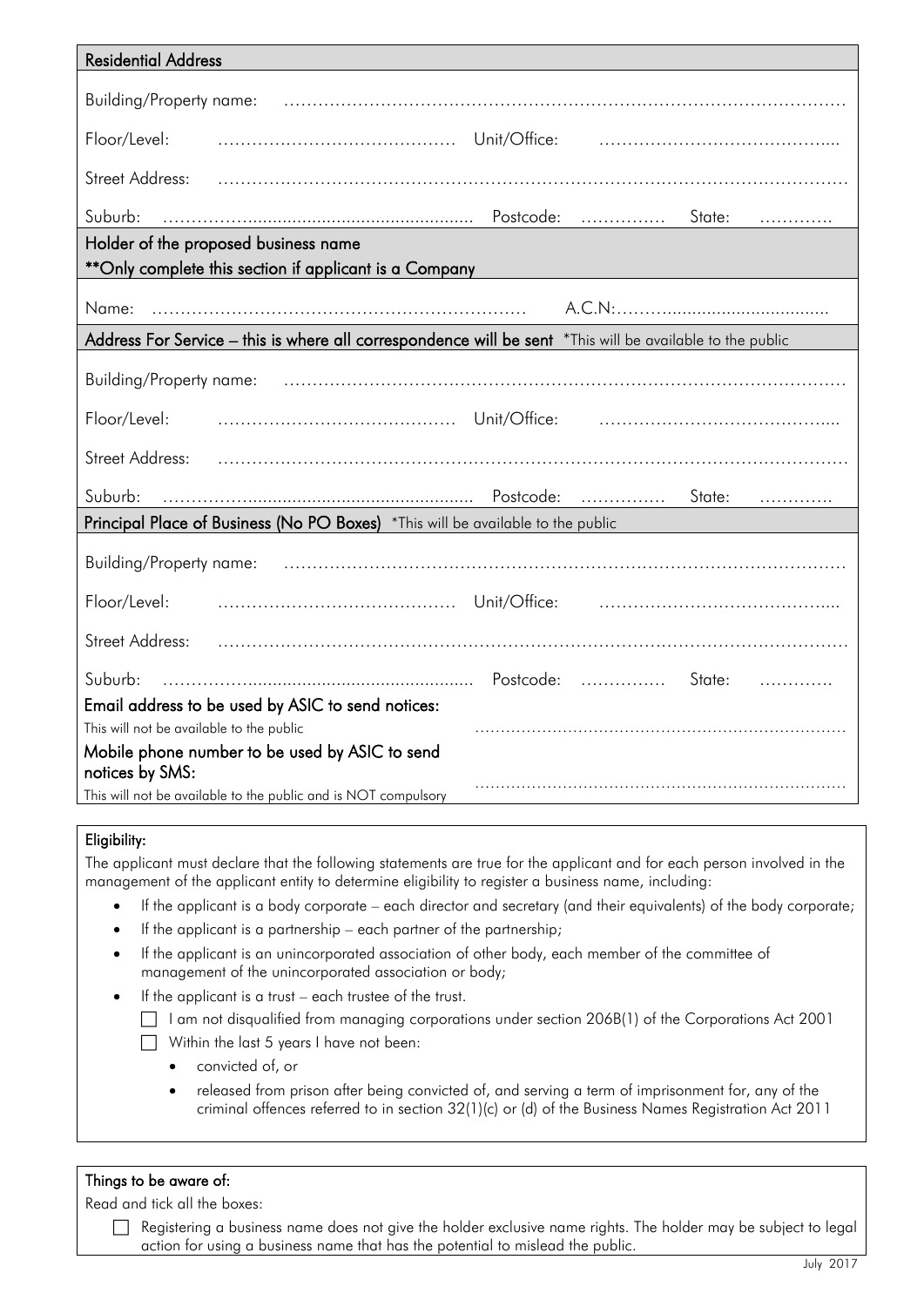|                        |                                                                                                                                                                                        | The holder may be inadvertently infringing someone else's trade mark with the proposed business name.<br>Choosing a business name that infringes an existing trade mark can be a costly exercise – it could mean hefty<br>legal bills, drawn out disputes and even the closure of the business. That is why it's so important to undertake a<br>trade mark (TM) check. Visit IP Australia to search trademarks. |  |
|------------------------|----------------------------------------------------------------------------------------------------------------------------------------------------------------------------------------|-----------------------------------------------------------------------------------------------------------------------------------------------------------------------------------------------------------------------------------------------------------------------------------------------------------------------------------------------------------------------------------------------------------------|--|
|                        |                                                                                                                                                                                        | A holder that is part of a franchise needs consent from the franchise owner to use the business name. Visit the<br>Franchise Council of Australia for more information about franchises.                                                                                                                                                                                                                        |  |
|                        |                                                                                                                                                                                        | The holder should check for any state of territory business licences that may be required. Get tailored<br>information about government-related licences, registrations and permits at the Australian Business Licence<br>and Information Service (ABLIS).                                                                                                                                                      |  |
|                        |                                                                                                                                                                                        | The holder many want to register a domain name in addition to the business name. For more information and<br>to search for available domain names before applying for a business name see the Australian Domain Name<br>Administrator (AUDA).                                                                                                                                                                   |  |
|                        |                                                                                                                                                                                        | The privacy notice on ASIC Connect explains how they collect and disseminate the information provided in this<br>application.                                                                                                                                                                                                                                                                                   |  |
|                        |                                                                                                                                                                                        |                                                                                                                                                                                                                                                                                                                                                                                                                 |  |
| Declaration:           |                                                                                                                                                                                        |                                                                                                                                                                                                                                                                                                                                                                                                                 |  |
| I hereby declare that: |                                                                                                                                                                                        |                                                                                                                                                                                                                                                                                                                                                                                                                 |  |
|                        | I am the applicant or I am the applicant's lawyer or accountant and the applicant has given me the authority to<br>$\bullet$<br>authorise Patricia Holdings to lodge this application. |                                                                                                                                                                                                                                                                                                                                                                                                                 |  |
|                        | $\bullet$                                                                                                                                                                              | This application is submitted under, and is compliant with, the terms and conditions of the ASIC Electronic<br>Lodgement Protocol (www.asic.gov.au/asic/asic.nsf/byheadline/Electronic+Lodgement+Protocol?openDocument)                                                                                                                                                                                         |  |

 To the best of my knowledge, the information supplied in this application is complete and accurate (it is an offence to provide false or misleading information to ASIC).

I hereby authorise Patricia Holdings Pty. Limited to lodge this application and make the above declarations on my behalf:

Signed: …………………………………………………………………………………………..